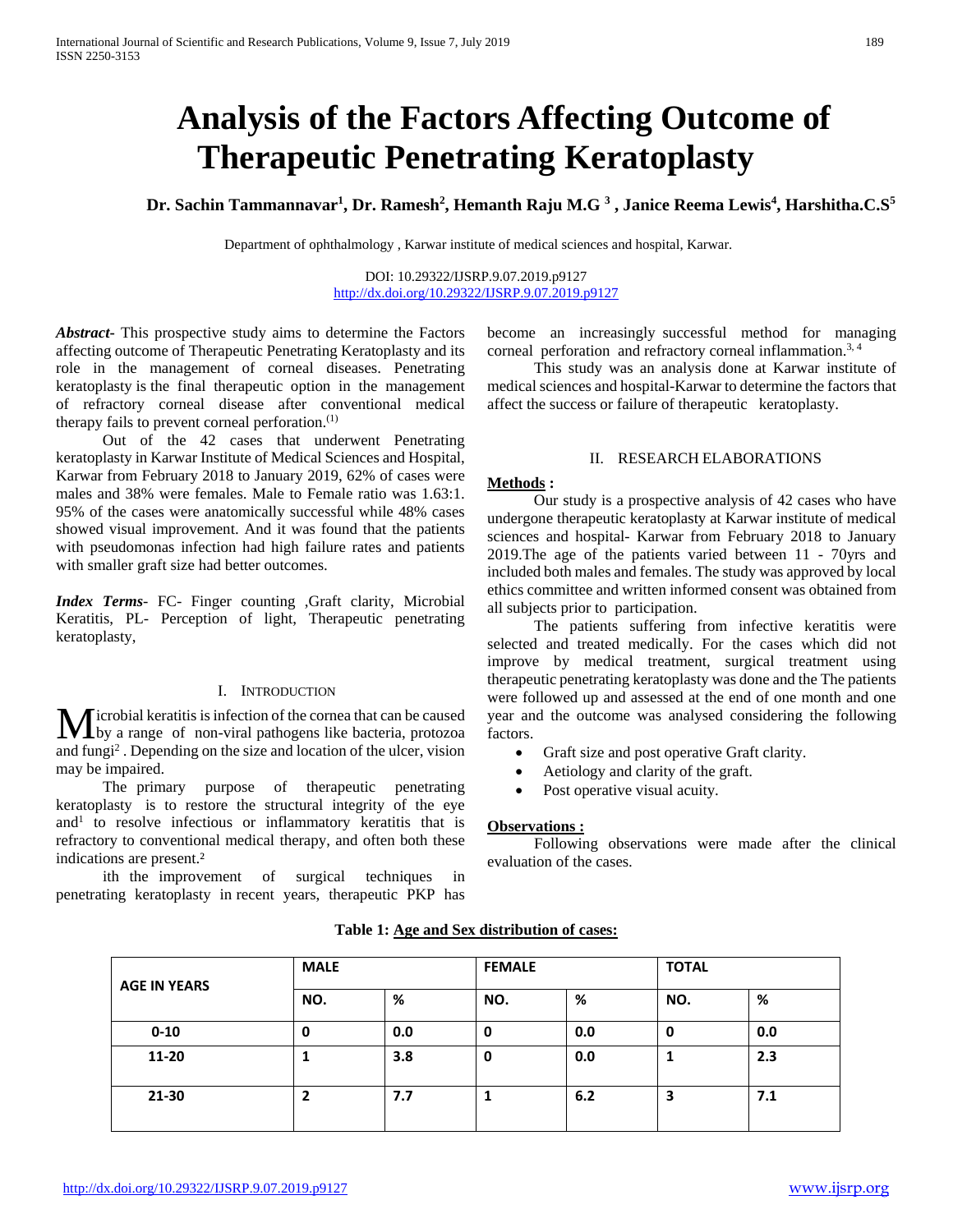| 31-40        | 5              | 19.2  | 5                       | 31.3  | 10 | 23.8  |
|--------------|----------------|-------|-------------------------|-------|----|-------|
| 41-50        | 10             | 38.4  | 6                       | 37.5  | 16 | 38.1  |
| 51-60        | 6              | 23.0  | $\overline{\mathbf{3}}$ | 18.8  | 9  | 21.4  |
| 61-70        | $\overline{2}$ | 7.7   | 1                       | 6.2   | з  | 7.1   |
| <b>TOTAL</b> | 26             | 100.0 | 16                      | 100.0 | 42 | 100.0 |

In the present series, out of 42 patients who had undergone therapeutic keratoplasty, 26 were males and 16 were females.

The most common age group affected was a group between 31-60 years (83%).



# **Age and Gender Distribution of Patients**

| Table 2: Indications for Therapeutic Penetrating Keratoplasty: |  |
|----------------------------------------------------------------|--|
|----------------------------------------------------------------|--|

| <b>CAUSE</b>            | <b>MALE</b> | <b>FEMALE</b> | <b>TOTAL</b> |
|-------------------------|-------------|---------------|--------------|
| <b>Corneal Abscess</b>  |             |               | 10           |
| <b>Perforated ulcer</b> |             | n             | 14           |
| Corneal Ulcer with 12   |             | n             | 18           |
| <b>Hypopyon</b>         |             |               |              |
| Total                   | 26          | ıб            | 42           |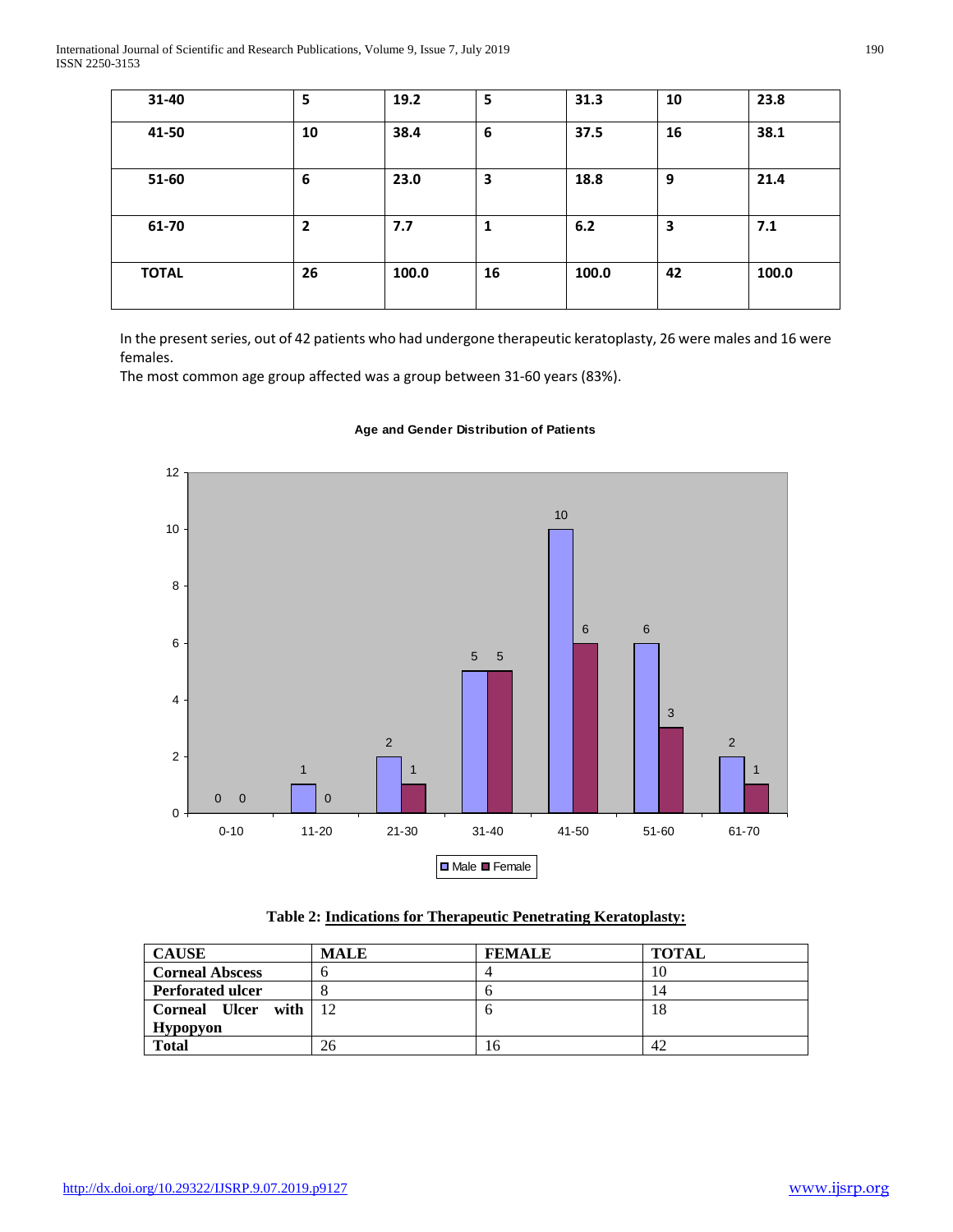### **Causes of Keratitis**



Most common presentation was hypopyon ulcer not responding to medical treatment (43%).

|  | Table 3 : Anatomical outcome of the Surgery : |  |  |  |
|--|-----------------------------------------------|--|--|--|
|  |                                               |  |  |  |

| <b>Total No. of cases</b> | Of cases succeded to achieve No. Of<br>No. | failed<br>cases<br>achieve<br>to |
|---------------------------|--------------------------------------------|----------------------------------|
|                           | anatomically integrity                     | anatomically integrity           |
| -42                       | 40                                         |                                  |
|                           |                                            |                                  |
|                           |                                            |                                  |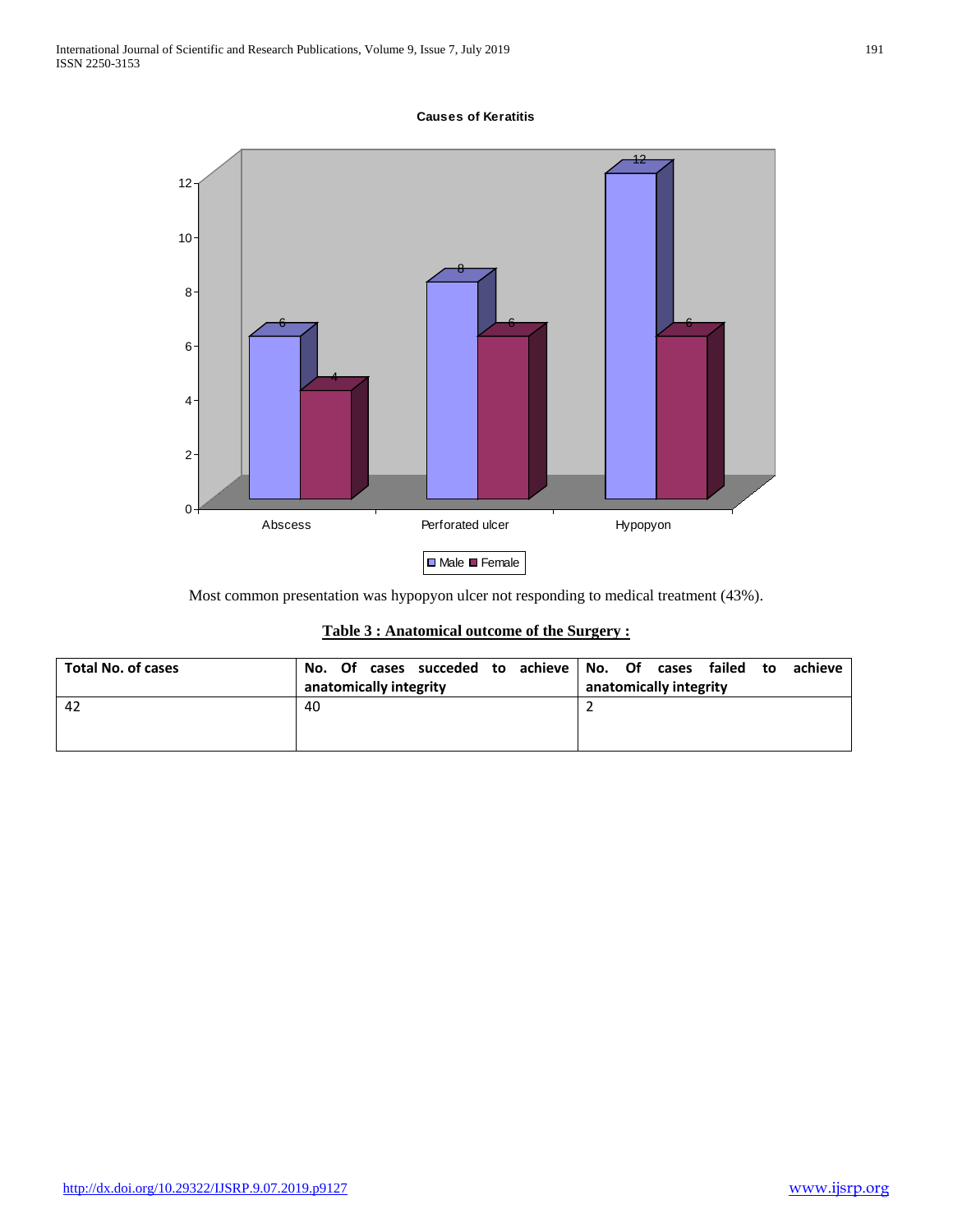

95.3% of the cases succeded in achieving anatomical integrity.

**Table 4: Etiology and clarity of graft:**

| <b>Infection</b>     | CLEAR | <b>HAZY</b> | <b>OPAQUE</b> |
|----------------------|-------|-------------|---------------|
| <b>Staph. Aureus</b> | 3     |             |               |
| <b>Pseudomonas</b>   |       |             |               |
| E. coli              |       |             |               |
| <b>Fungus</b>        |       |             |               |
| Acanthamoeba         |       |             |               |



 Graft failure rate was high with pseudomonas infection. Out of 5 patients infected with pseudomonas infection, 2 developed phthisis bulbi.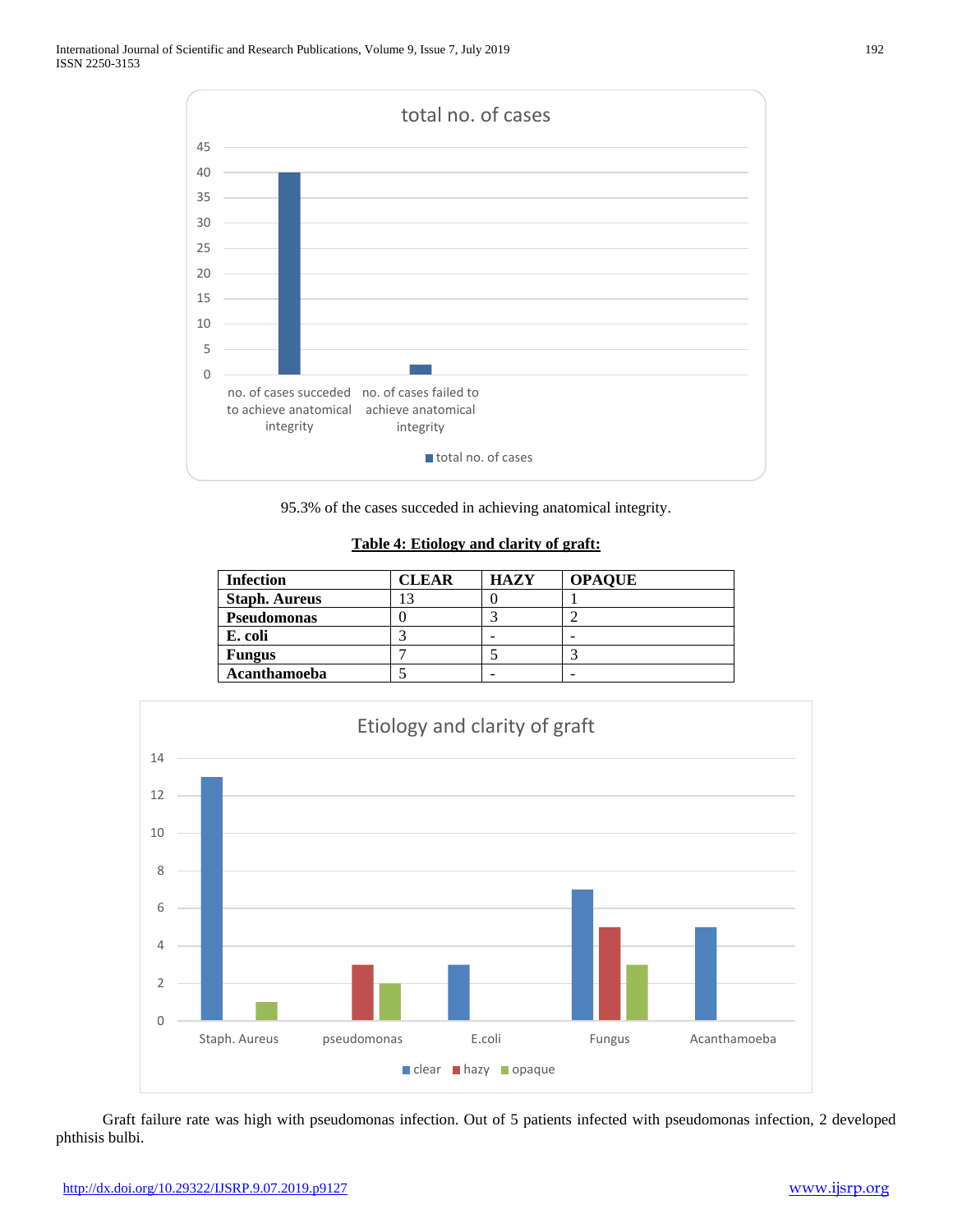| <b>GRAFT SIZE</b> | <b>CLEAR</b> | <b>HAZY</b> | <b>OPAQUE</b> | <b>TOTAL</b> |
|-------------------|--------------|-------------|---------------|--------------|
| 7.5               | 21(84%)      | 4(16%)      |               | 25           |
| 8                 | 2(42%)       |             | $3(60\%)$     |              |
| 8.5               | 3(42%)       | 1(14%)      | 3(42%)        |              |
| 9                 | $2(50\%)$    | $2(50\%)$   |               |              |
| 9.5               |              |             |               |              |
| 10                |              | $1(100\%)$  |               |              |

# **Table 5: Graft Size and Post Operative Graft Clarity**

#### **Outcome of Thrapeutic Keratoplasty**



<sup>60%</sup> patients undergoing transplantation had graft size of 7.5 mm. In this Graft size, 84% patients have clear graft and 16% have hazy graft.

|  | <b>Table 6: Post Operative Visual Acuity:</b> |  |
|--|-----------------------------------------------|--|
|  |                                               |  |

| Post Op Vision | <b>Male</b> | <b>Female</b> | <b>Total</b> |
|----------------|-------------|---------------|--------------|
| PL, PR         |             | -             |              |
| $HM - FCCF$    |             |               | 18           |
| FC 1m-6/60     |             |               | 20           |
| >6/60          |             |               |              |
| <b>Total</b>   | 26          | 16            | 42           |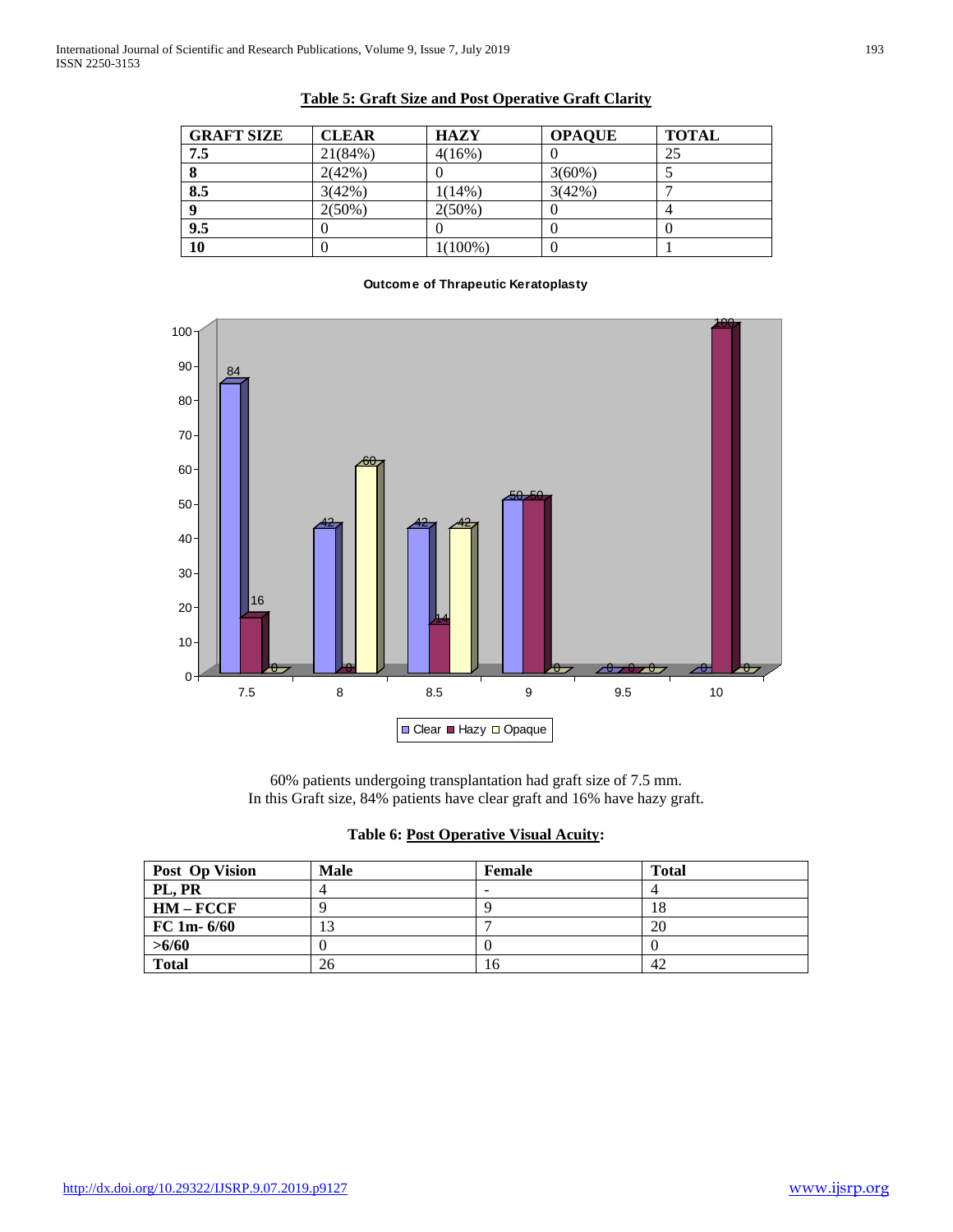

 Restoring anatomical integrity was the main aim of therapeutic keratoplasty. Graft clarity and vision improvement were secondary considerations. Postoperative vision in patients undergoing therapeutic keratoplasty is more than seen preoperatively. 48% patients have vision of FC 1m-6/60.

#### III. RESULTS

 In the present study, 42 cases were subjected for penetrating therapeutic keratoplasty. This study was undertaken to study the results of penetrating keratoplasty with respect to their anatomical and visual improvement. In the present study 62% of cases were males and 38% were females. Male to Female ratio was 1.63:1. Among these 42 PKPs, 22(52%) PKPs were diagnosed as bacterial keratitis, 15(36%) suffered from fungal keratitis, and 5 (12%) suffered from acanthamoebic keratitis. The age group between 31-60 years seemed to be affected more, i.e. (83%) compared to the older people.

 Therapeutic keratoplasty is considered successful when anatomical integrity of eyeball is maintained<sup>7</sup>. In present study 95% eyes were saved anatomically.

 Success of the therapeutic graft depends upon several factors:

1. Interval between death and enucleation and the interval between the enucleation and operation.

- 2. Selection of cases.
- 3. Virulence of organism
- 4. Graft size
- 5. Local and systemic immunity of the host
- 6. Tissue necrosis
- 7. Best time to operate
- 8. Operative technique and postoperative complications.

 In this study, postoperative failure of graft was neither related to donor corneo-scleral button quality nor related to the interval between enucleation and keratoplasty surgery, since All buttons used were good to fair quality and there was no time lapse between availability of corneo-scleral donor button and keratoplasty surgery.

 Also it was found that out of all the cases having Staphylococcus infection and undergoing therapeutic keratoplasty 99% had clear graft. Out of cases who preoperatively had fungal infection, 46% had clear graft. In cases infected with Pseudomonas, all had failed grafts. Which may be due to difference in the virulence of the organism.

 Further we have found that The larger the graft size, the more the chances of graft failure, because of the increased chances of immunological graft rejection, vascularisation, peripheral anterior synechiae as well as secondary glaucoma.

In the cases with graft size 7.5 mm, 84% cases had clear graft while cases with larger size graft had more chances of graft failure. With 9.0 mm graft 50% ,while with 10.0mm 100% graft failure occured.

#### IV. CONCLUSION

 In present study, anatomical success was achieved in 95% cases, with visual improvement in 48% cases.Therapeutic PKP is valuable in the management of microbial keratitis, abscess and corneal perforation that does not respond to antimicrobial therapy. Bacterial keratitis was the leading indication for therapeutic PKP at our hospital but fungal keratitis had the worst postoperative results. However, therapeutic PKP eradicates more than 75% of bacterial and acanthamoebic keratitis. According to our study, therapeutic PKP has a satisfactory place in the management of medically unresponsive infectious keratitis. Judicious patient selection before surgery, careful planning of surgical techniques and appropriate follow-up care may all enhance the chances of a successful outcome.